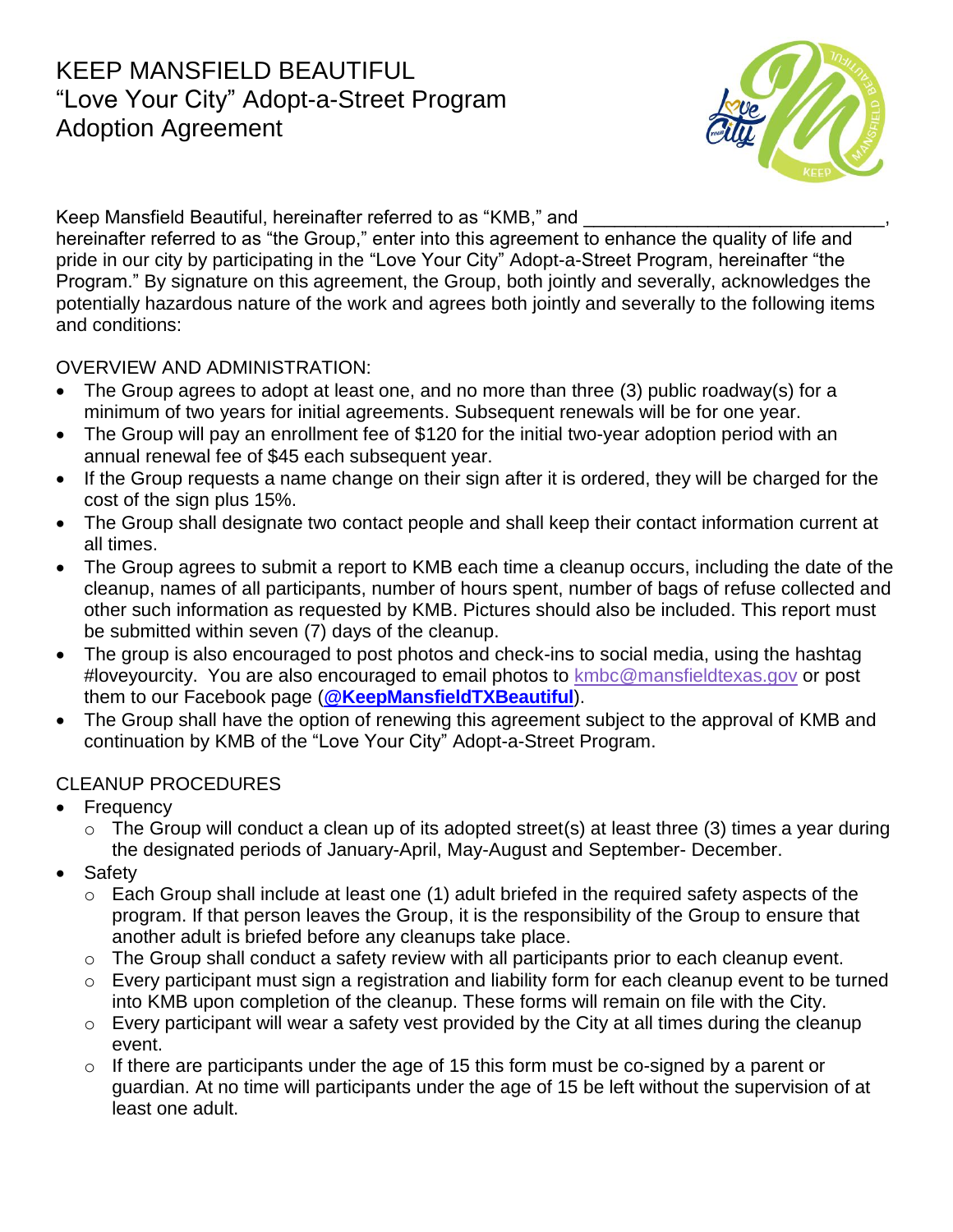

- General Responsibilities
	- $\circ$  The Group and its participants agree to obey and abide by all laws and regulations relating to safety and such terms and conditions as may be required by KMB on a particular adopted roadway.
	- $\circ$  The Group may not sub-contract or assign its duties and responsibilities to any other group, organization or enterprise.
	- $\circ$  The Group must provide the City with at least a five (5) day notice before a cleanup event to ensure adequate supplies are available.
	- o The Group shall obtain required supplies from the City during regular business hours only. Only the designated contact(s) can check out supplies.
	- $\circ$  The Group is responsible for providing a first aid kit and adequate supplies of drinking water during the cleanup event.
	- $\circ$  The Group shall place filled trash bags in the dumpster behind City Hall or at the Chris W. Burkett Service Center for disposal by the City. Trash shall not be disposed of in any other facility.
	- $\circ$  Safety vests and unused materials must be returned to the City within two (2) working days of the cleanup event.

As part of this Agreement, KMB agrees to the following:

- ADMINISTRATION:
	- o Work with the Group to select the specific section of street to be adopted.
- SAFETY
	- o Provide safety information, safety vests, trash bags and other agreed-upon supplies as required.
- GENERAL RESPONSIBILITIES
	- $\circ$  Install a sign identifying the group on the adopted street.
	- o Publicize the group's cleanup events through all available media.
	- $\circ$  Arrange for the removal of large, heavy or hazards materials and litter from the adopted roadway in unusual circumstances.

Keep Mansfield Beautiful reserves the right to modify or cancel the Program at any time and for any reason.

Keep Mansfield Beautiful and the Group both recognize and agree that in no event shall KMB have the right to control the Group in performing the actual details of picking up the litter from the section of street adopted by the Group and, in picking up the litter, the Group shall act as an independent contractor.

If, in the sole judgment of KMB, it is found that the adopting group has not met the terms and conditions of this agreement, the Commission may terminate this agreement and remove the signs upon thirty (30) days notice. No fees will be refunded.

This agreement may be modified in scope or altered in any manner at the sole discretion of the Commission. The Group will be notified in writing of any substantive changes within thirty (30) days.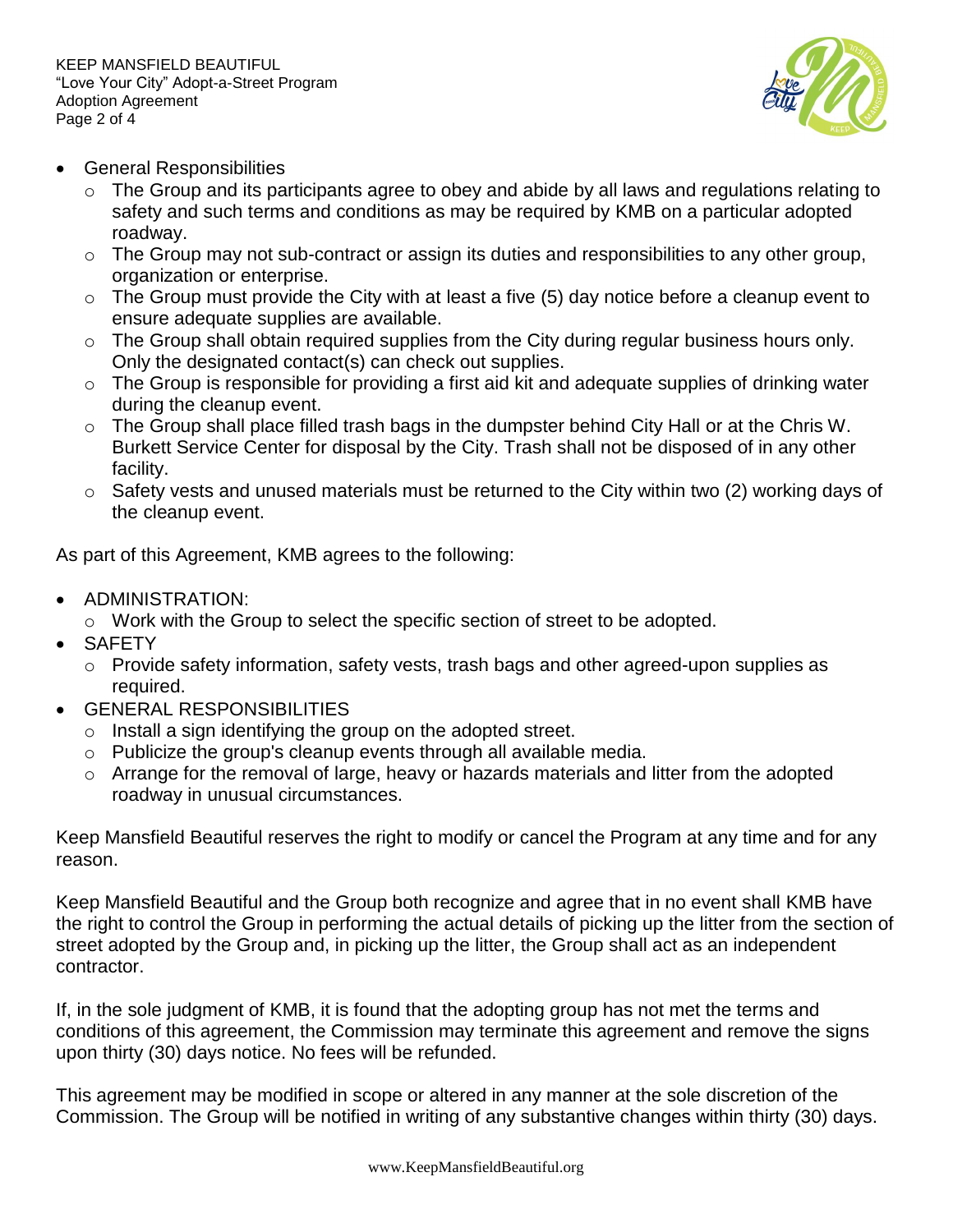KEEP MANSFIELD BEAUTIFUL "Love Your City" Adopt-a-Street Program Adoption Agreement Page 3 of 4



| With these agreements understood and accepted,                                    | "the Group" |     |
|-----------------------------------------------------------------------------------|-------------|-----|
| hereby agrees to participate in the "Love Your city" Adopt-a-Street Program as of |             | and |
| acknowledges receipt of the Liability Form.                                       |             |     |

Official Name of Group (to appear on signage)\_\_\_\_\_\_\_\_\_\_\_\_\_\_\_\_\_\_\_\_\_\_\_\_\_\_\_\_\_\_\_\_\_\_\_\_\_\_\_\_\_\_\_\_

| $\Box$ Initial 2 year agreement | $\Box$ Annual renewal agreement |
|---------------------------------|---------------------------------|
| Contact #1                      | Contact #2                      |
| <b>Work Phone</b>               | <b>Work Phone</b>               |
| <b>Cell Phone</b>               | <b>Cell Phone</b>               |
| <b>Email Address</b>            | <b>Email Address</b>            |
|                                 |                                 |
| <b>Mailing Address</b>          | Mailing address                 |
|                                 |                                 |

| <b>PAYMENT OPTIONS</b>                                    |       |  |  |
|-----------------------------------------------------------|-------|--|--|
| $\Box$ Check $\Box$ Send Invoice $\Box$ Receipt Requested |       |  |  |
|                                                           |       |  |  |
|                                                           |       |  |  |
|                                                           |       |  |  |
| Make checks payable to "Keep Mansfield Beautiful".        |       |  |  |
| Authorized signature for Group:                           | Date: |  |  |

\_\_\_\_\_\_\_\_\_\_\_\_\_\_\_\_\_\_\_\_\_\_\_\_\_\_\_\_\_\_\_\_\_\_\_\_ \_\_\_\_\_\_\_\_\_\_\_\_\_\_\_\_\_\_\_\_\_\_\_\_\_\_\_\_\_\_\_\_\_\_\_\_\_